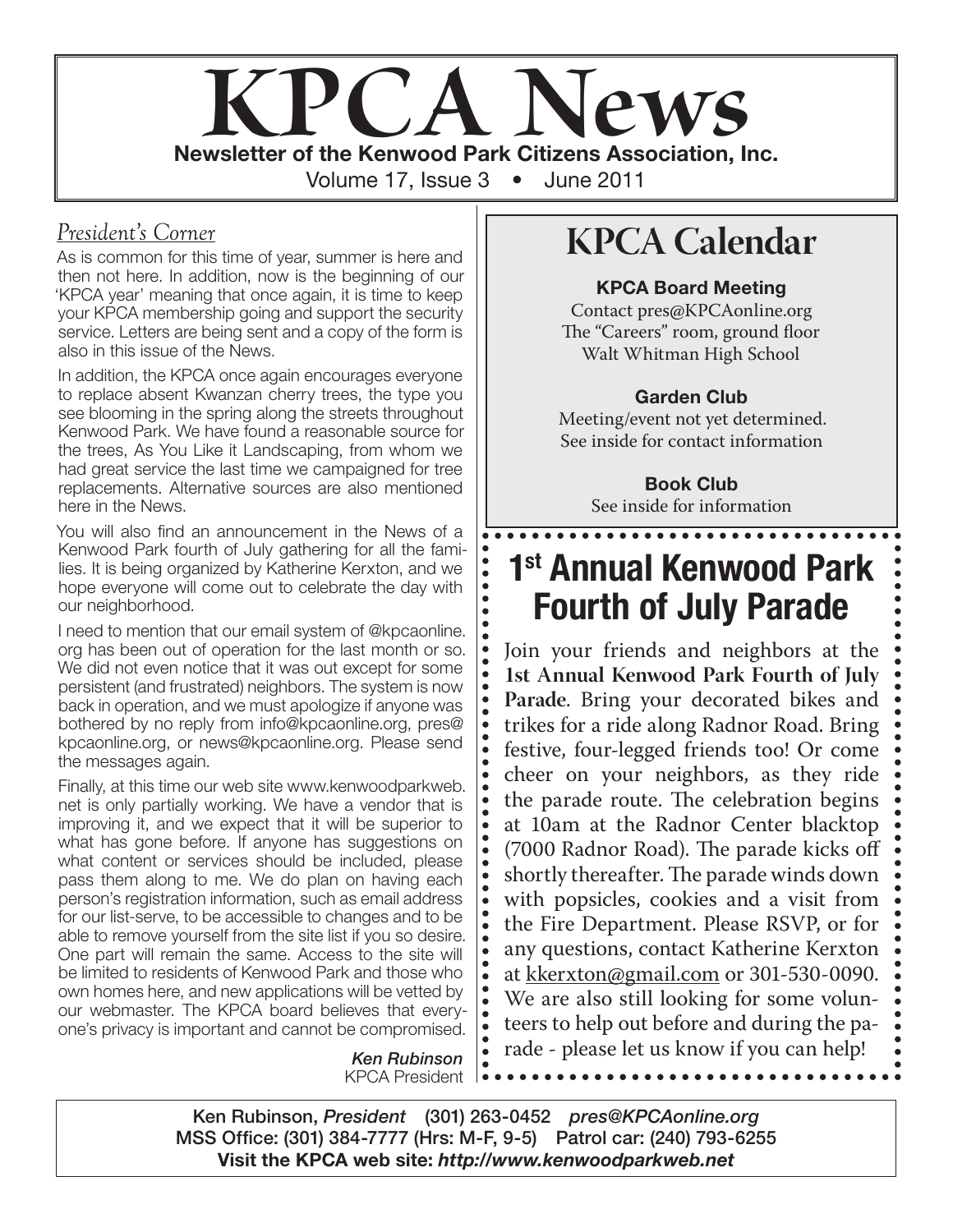# Cherry Tree Replacement

For half a century Kenwood Park has been graced by beautiful Kwanzan cherry trees lining its streets and planted by the original residents of the neighborhood on a collective basis. This has been a distinguishing feature of the neighborhood. Kwanzans are the second most numerous cherry trees around the Tidal Basin on the national Mall. They are double flowering, bloom 2-3 weeks later than the Yoshinos, and turn red/gold in the Fall. Many of the original Kenwood Park trees still survive and bloom gloriously each Spring. Others that have died have been replaced by individual homeowners with Kwanzans bought individually from commercial garden centers. Still other Kwanzans have died and not been replaced. The Kwanzans in our neighborhood are reaching their natural lifetime of about 40-50 years.

The KPCA board has proposed that we should get together to fill in the gaps in the plantings and try to restore the original beauty of the trees massed along the curbs (and on some streets, with branches forming an archway over the roads). We do not seek to remove any non Kwanzan trees that have been planted.

We have gotten the following prices from a vendor that has supplied trees to the neighborhood and has received compliments on the service from a number of recipients of As You Like It Landscaping. The costs depend on how soon you want mature trees in your yard. Here is the information on the sizes and prices that have been offered. (The term caliper refers to the diameter of the trunk approximately 6" above the soil line.)

1" caliper: Tree alone \$155 delivered; with installation \$230

2-2½ caliper: Tree alone \$315 delivered; with installation \$490

2½-3 caliper: Tree alone \$390 delivered; with installation \$570

3-3½ caliper: Tree alone \$465 delivered; with installation \$650

Heights range from about 8' -17' tall, depending on the caliper and supplying nursery.

In addition, many web sites offer Kwanzans. For example, at www.willisorchards.com, a 5'-6' saplings is \$25 plus shipping. Also, if you are willing to start really small and are extremely patient, 2'-3' tall saplings can be purchased from the National Arbor Day Foundation for \$13.50 each. If you join the Foundation for \$10, the price to members is \$9 each. The ordering information is at www.arborday.org.

This program is for KPCA members only. If you are interested in the mature trees, please call As You Like It at 301-279-7125 or they can be contacted on their website www.mylandscapers. com.

Tell them you are in Kenwood Park. Old trees and/or roots can be removed at additional cost. Note, you will have to water the new trees to keep them happy after installation.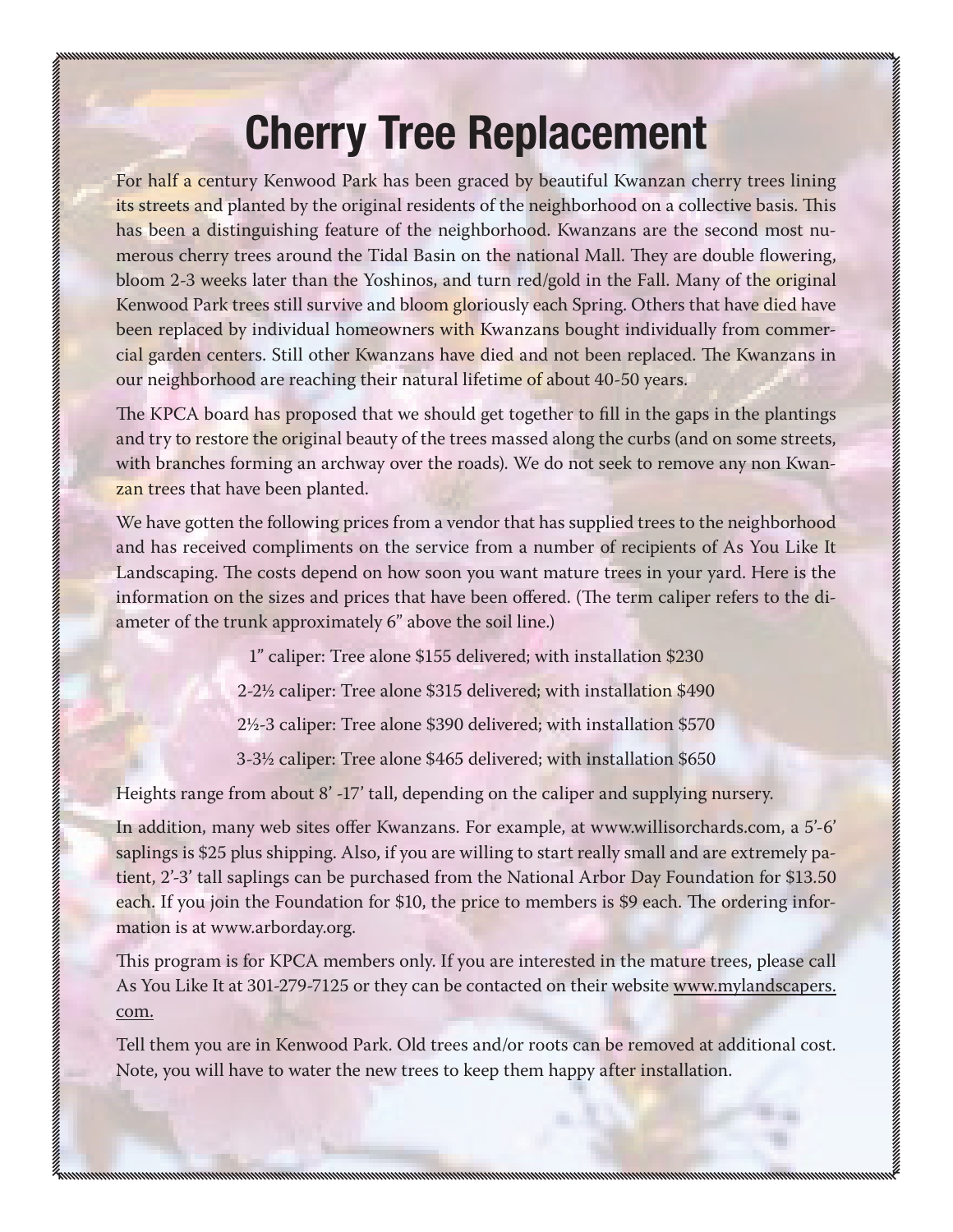## **Update on Recycling**

The County's rules on recycling occasionally change. Here is an update on what the county does and does not accept:

#### They accept:

| <b>Plastic item type</b>                                                                           | <b>Resin numbers</b> | <b>Examples</b>                                                                                                                                                                         |
|----------------------------------------------------------------------------------------------------|----------------------|-----------------------------------------------------------------------------------------------------------------------------------------------------------------------------------------|
| bottles                                                                                            | 1, 2, 3, 4, 5, 7     | Plastic bottles that contained food, drink and<br>household products, medicine and vitamin<br>bottles                                                                                   |
| containers, tubs and lids                                                                          | 2, 3, 4, 5           | mayonnaise, peanut butter, yogurt, cream<br>cheese and butter containers; deli and ice<br>cream tubs; yogurt cups; medicine vials; de-<br>tergent, pet food and kitty litter containers |
| pails and buckets                                                                                  |                      |                                                                                                                                                                                         |
| Tupperware <sup>™</sup> or Rubbermaid <sup>™</sup><br>-type durable plastic containers<br>and lids |                      |                                                                                                                                                                                         |
| nursery and flower pots                                                                            | 1, 2, 3, 4, 5, 7     | all colors of pots accepted                                                                                                                                                             |
| beverage (stadium) cups                                                                            |                      | fast food fountain drink cups                                                                                                                                                           |

#### Some plastic recycling tips

- • Labels and plastic rings around the neck of the bottles are okay.
- • Please empty and rinse all containers, removing the tops and lids, before placing these materials in your blue bin.
- Place plastic bottles, containers, tubs and lids in your blue recycling bin with other commingled materials for curbside recycling collection.

#### The county does not accept:

- Any plastic bottle or container that held automotive products or hazardous materials examples: motor oil, antifreeze and pesticides
- Plastic wrap, bags, or film
- non-bottle items made from resins #1 (polyethylene terephthalate) or any type of #6 (polystyrene and Styrofoam™ products)

examples: plastic knives, forks, and spoons; 4-pack and 6-pack plant containers, plastic egg cartons, "clamshell" containers, packaging from small electronics and toys, jewel cases from CDs

• Any container holding syringes or other sharps. Also, never place syringes or other sharps directly in the blue bin.

### What about the lids?

Effective July 1, 2008, the county accepts plastic lids and caps in our curbside recycling program. Please take the caps and lids off of bottles and containers first before putting the plastic caps and lids into your recycling bin.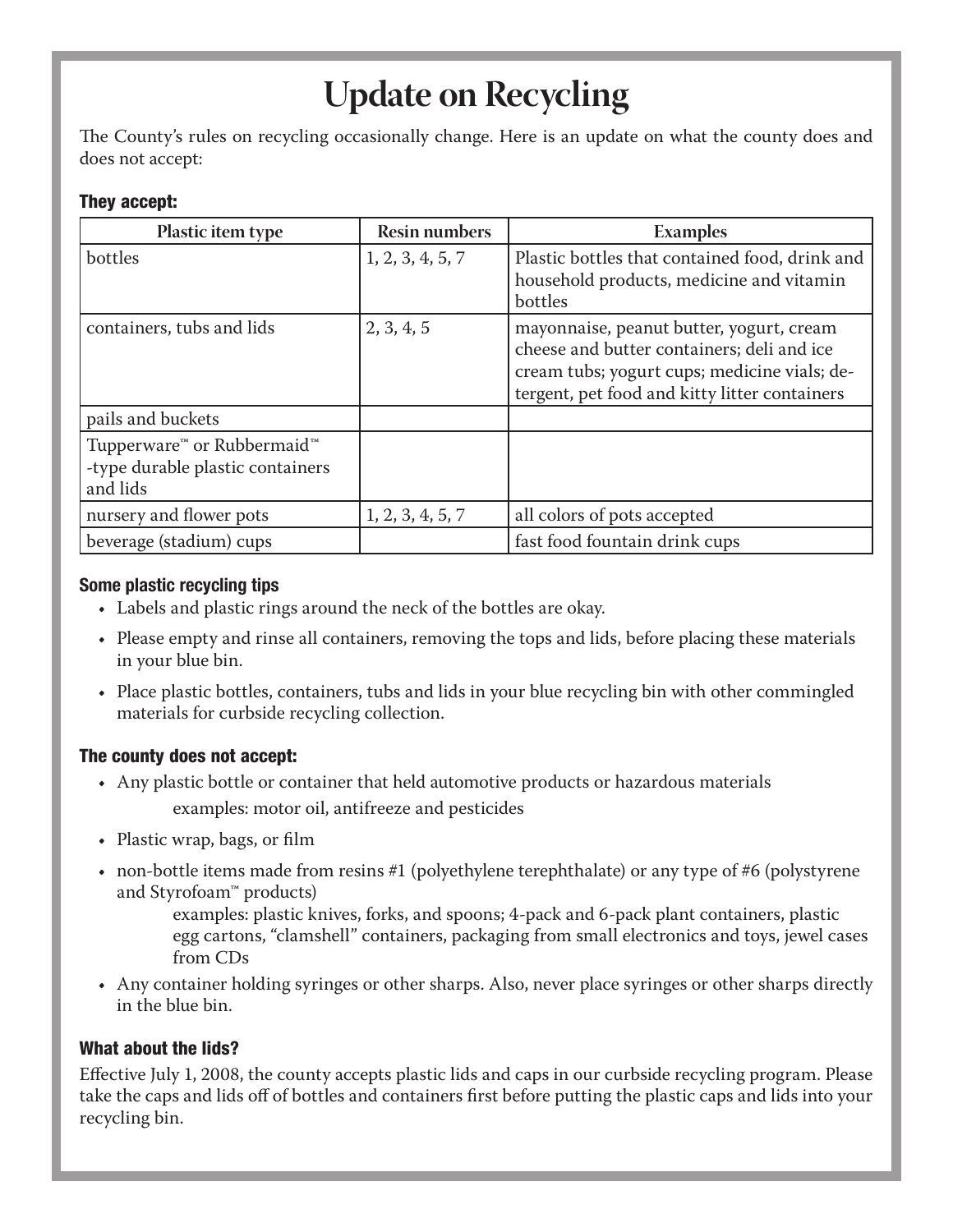## *The Real Estate World* **Metro Area Real Estate Anomaly**

The Washington area real estate market continues to be an exception to markets around the country. For the 14th consecutive month there are price increases over the previous year. While "days on the market" and dollar volume of sales has fluctuated over the past year, the average price has shown unwavering improvement, all the more impressive since we are comparing it last spring's market which was inflated by the First time Homebuyers Tax Credit.

The Case-Schiller report, which analyzes economic markets across the country reported that the Greater Washington Metro area showed the highest price improvement over any other real estate market in the country. Urban studies theorist Richard Florida attributes this success story to the high creativity level of the D.C. area population and the growth of hot neighborhoods, both in the city and in surrounding suburban areas, that both produces and attracts a smart, financially successful population. And of course there is the undeniable strength of the area as home to the Federal government, which supplies jobs and relative job security.

Kenwood Park is no exception. Home to a huge number of talented and creative individuals, our close-in neighborhood with larger homes on larger lots appeals to many. This is reflected in the general rapidity with which homes sell here. Two homes went to settlement in June and three more are under contract. There are three active listings at the moment: 6921 Granby Road at \$895,000, 5817 Plainview Road at \$929,000 and 5880 Marbury Road at \$972,000. None have been on the market more than a month. In terms of rentals there are currently two homes available, one for \$6000/mo and one for \$4300. Two other homes have applications registered and three have rented in the last 3 months after a short time on the market.

> *Contributed by Linda Chaletzky lchaletzky@eversco.com*

\*Statistics are taken from the Metropolitan Regional Information System for three areas: Washington, D.C., Montgomery County, Maryland, and Fairfax County, Arlington, Alexandria, and Falls Church in Virginia. 

# **One-Stop All County Government Information at 311**

MC311 is Montgomery County's simple, three-digit, one stop phone number for customers to call (3-1-1) or site to visit (www.montgomerycountymd.gov/311) to obtain non-emergency County information and services and to enter service requests or send emails.

The system continues to grow and expand. As county residents become more familiar with it and the relative ease of reaching County services by simply dialing 311, the county expects call volume to continue to rise.

A recent survey of hundreds of 311 users showed about 75 percent of users satisfied with the time it took to reach a Customer Service Representative. Seventy-two percent were satisfied or extremely satisfied with the handling of their call. The survey showed 75 percent satisfied or extremely satisfied with their overall 311 experience.

MC311 has proved a valuable resource making more efficient the way the County delivers non-emergency customer service.

### Email Notifications

The KPCA is now sending out neighborhood information by email about four times a year and also if there is a warning needed about safety issues in the neighborhood. These include if a theft occurs, the presence of aggressive solicitations being made house to house, and if a child has been made uncomfortable by interaction with a stranger in the area.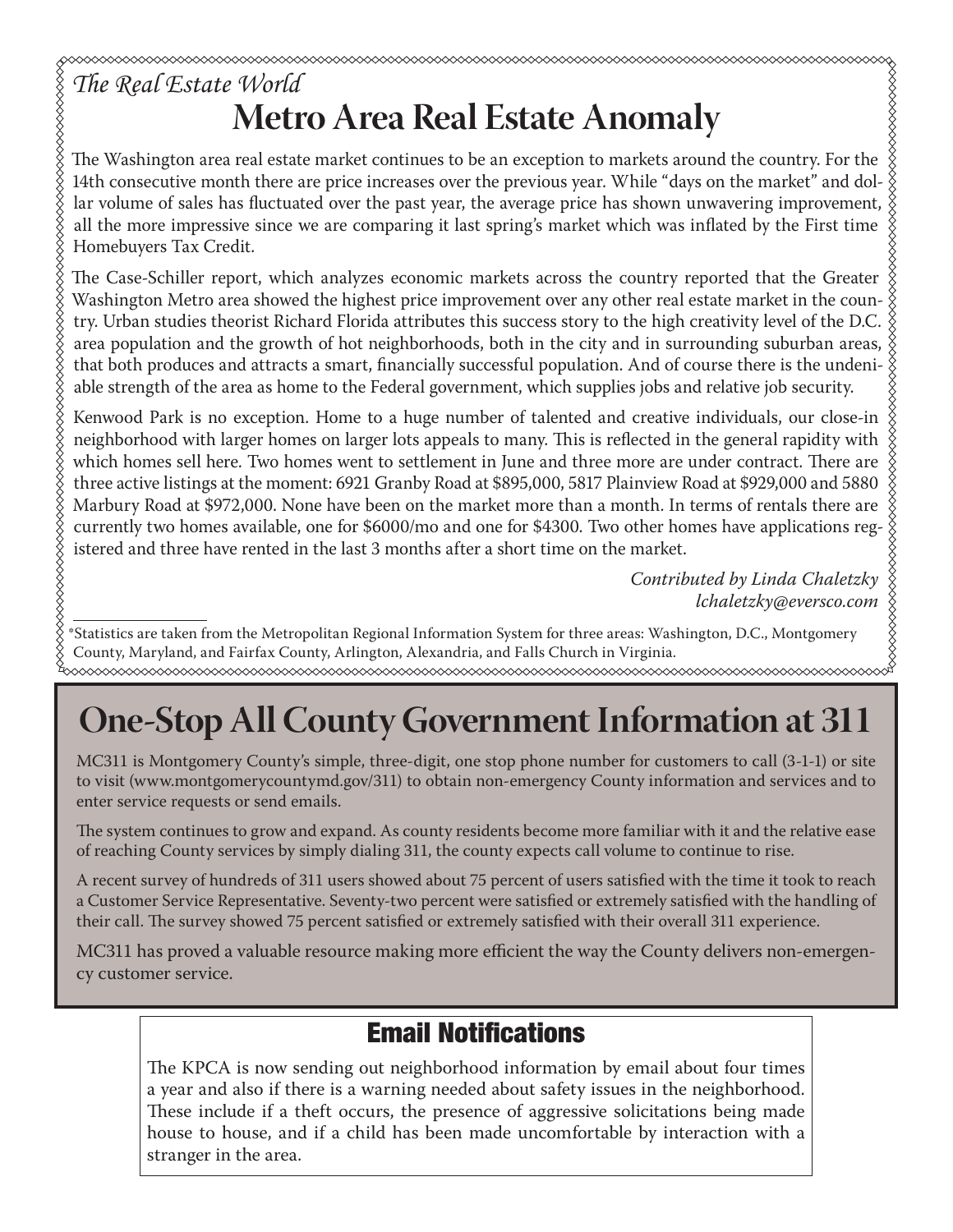Montgomery County Police Advisory (2nd District/Bethesda) Unlicensed Magazine Solicitors Theorem Contains  $\blacksquare$ 

In Montgomery County, door-to-door vendors who sell magazine subscriptions are required to be  $\qquad \parallel$ licensed by the Department of Permitting Services. For more information, check out:  $\|\cdot\|$ 

*http://permittingservices.montgomerycountymd.gov/permitting/l/nfddv.htm*  $\frac{1}{2}$ 

*http://permittingservices.montgomerycountymd.gov/dpstmpl.asp?url=/permitting/l/nfddv.asp* Crime reports are automatically uploaded to the site

*http://www.amlegal.com/nxt/gateway.dll/Maryland/montgom/partiilocallawsordinancesresolu*tionsetc/chapter47vendors?fn=altmain-nf.htm\$f=templates\$3.0  $\mathcal{A}^{\text{c}}$ reproducement number that residents can use that response the account of the ac-

The vendor must display this license on their outer garment and it will have their photograph and  $\qquad \qquad \mid$ the County Seal. other website, we connected  $\mathbb{R}^n$  website, where  $\mathbb{R}^n$ 

Many of these magazine sellers claim to be raising money for the local school sports team or they  $\qquad \qquad \parallel$ will use the profits to donate to charity. Several have claimed to be living in the neighborhood with  $\,$ their grandmother for the summer.

These sellers are typically in their early 20's. We have had complaints that they aggressively sell and These sellers are typically in their early 20's. We have had complaints that they aggressively sell and<br>have been verbally abusive. We have found that the sellers do not live in this region, but rather are bussed in and stay at local motels, often for a month at a time. In at a time.

**We would encourage our communities to report all illegal vending and**  $\parallel$ suspicious activity to our non-emergency number  $\|\cdot\|$ 

### $301\,279-8000.$

 $^{\ast}$ Please use 911 to report a crime in progress $^{\ast}$ 



## **Fourth of July Local Block Parties**

The Editor knows of one local block party in the planning stage for the 4th and suggests that other blocks might want to do the same, both to have fun and foster neighborhood spirit. Kenhill between Lenox and Durbin has done this several times in  $\bar{\bar{\bar{z}}}$ the last few years and the events have been very successful.

# Considering a | Custom Build? |



### 301-347-1627 **301-347-1627**  $-T$

We Buy Houses

All Cash and Quick Settlement No Commission & Complementary Evaluation

> No Commission & **Complimentary Evaluation Todd Wood**

> > Todd Wood Real Estate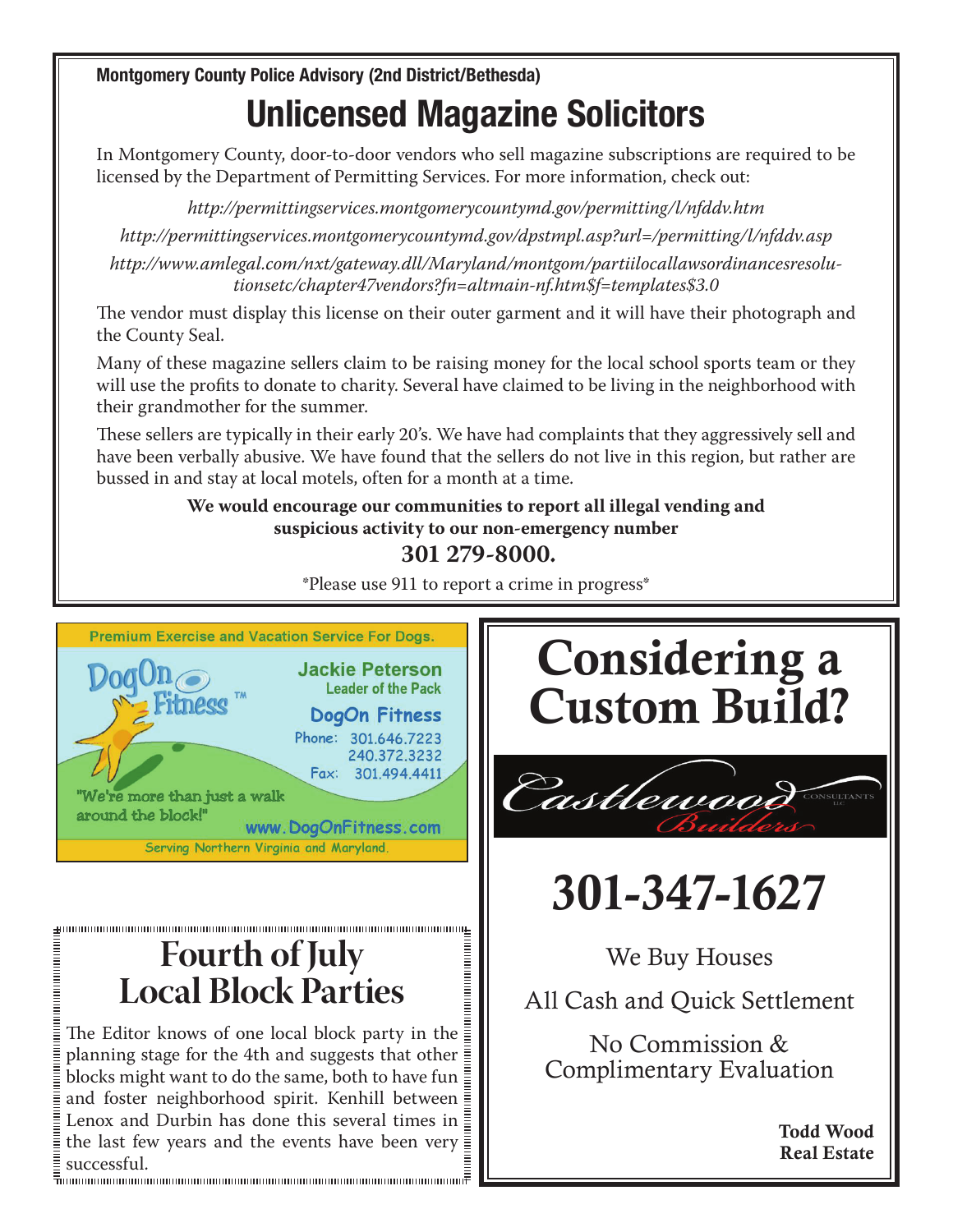## Neighborhood Services Available

| <b>Baby Sitters</b>                                   |                  |
|-------------------------------------------------------|------------------|
| Jill Sorcher (Certified)                              | (301) 229-2328   |
| J. Flaherty                                           | (301) 229-2602   |
| C. Goldman                                            | (301) 320-1582   |
| Michelle Dressner                                     | (301) 652-5453   |
| Kendall Eisenberg                                     | (301) 263-9169   |
| (certified babysitter, odd jobs, and mother's helper) |                  |
| Olivia Barber                                         | (301) 760-7535   |
| Anna Moulton                                          | (301) 229-1661   |
| (pet sitter, dog walker)                              |                  |
| Katie Choppin (certified)                             | (301) 229-9139   |
| Anne Charpentier (certified)                          | (301) 320-4310   |
| Bailey and Hannah (sisters, H.S. stu-                 |                  |
| dents, both CPR cert., Children's                     |                  |
| Hospital, babysitting cert.                           | (301) 312-8606   |
| Claire and Elise Mytelka (pet sitters)                | $(301)$ 365-4056 |
| Leaf Rakers, Snowshovelers, Odd Jobs                  |                  |

| Chris John (mowing)                                      | $(301)$ 229-2648 |
|----------------------------------------------------------|------------------|
| Shafi Noss                                               | $(301)$ 325-8360 |
| Amber White                                              | $(301)$ 588-6474 |
| (apamberpower@gmail.com (loving and reliable dog walker) |                  |

#### GET LISTED HERE FREE:

Leave name and phone number with Editor, Edward Elson, I at (301) 320-2837 or email *news@kpcaonline.org*

### **Bridge**

Interested in playing bridge or starting a bridge club in Kenwood Park? Please call KP residents Gloria Fitchett at (301) 229 8400 or Christina Lobo at (301) 229 3490. We could start playing soon.





Scott Berman, CRPC® Managing Director 6171 Executive Blvd. North Bethesda, MD 20852 (301) 468-2330 scott.m.berman@ampf.com http://ameripriseadvisors.com/scott.m.berman/

**Financial** 

To start a conversation, call us at (301) 468-2330. Ameriprise Financial Services, Inc. Member FINRA.

if you don't have time to clean your house, call me!

rose's cleaning services

304 sunny brook terrace, apto 723 gaithersburg md 301 603 9212 rosemeyredias@hotmail.com

### Request for Vacation Coverage from the Security Service

The security service operates through the evening, night and morning.

If you want to make a specific request for vacation coverage or other specific service, call M-F between 9 AM and 5 PM before you leave town. Phone **301- 384-7777**. A phone number of a local contact with a spare key is most helpful.

For an **evening emergency call 240-793-6255** (the patrol car). If there is any problem getting in contact immediately, call 301-384-7777 and ask for the supervisor of the Kenwood Park patrol service.

This service is available to members of KPCA who have subscribed to the security patrol. Non-members can easily sign up by contacting Ken Rubinson by phone or email, pres@KPCAonline.org.



ing *Nocturnes: Five Stories of Music and Nightfall*, by Kazuo

Ishiguro. Contact sjgust@msn.com for more info.

## The Garden Club

The Garden Club Co-Chairs, Michael Berg and Carol Logun welcome ideas for projects and events, and volunteers.

Contact Michael Berg at mdberg@verizon.net, or Carol Logun at jclogun@earthlink.net.

**RONALD A. CRIGGAR**

Drywall Repairs • Taping •Finishing • Point Up Additions • Basements • Remodeling

Free Estimates 240-597-1817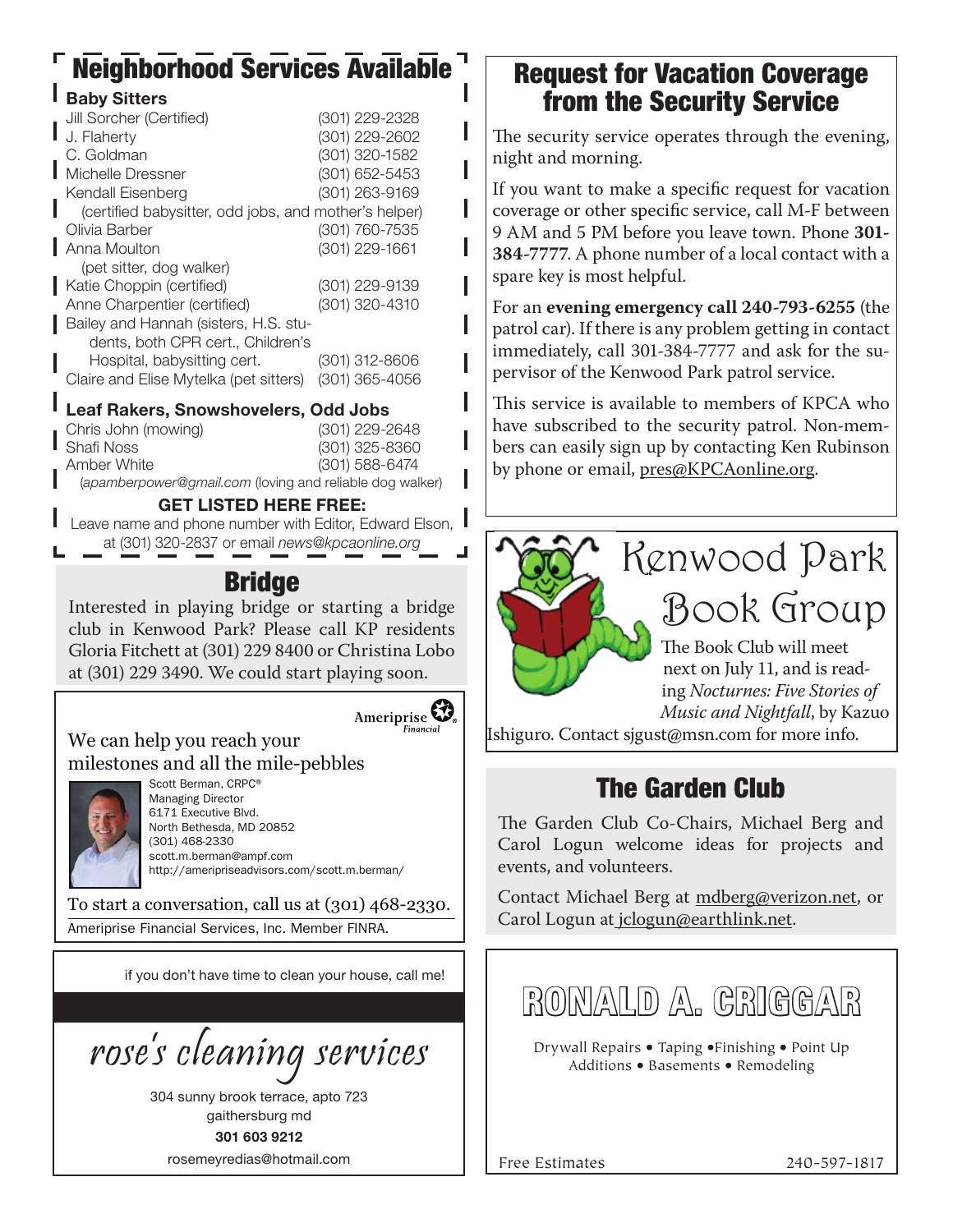## Kenwood Park Citizens Association

On behalf of the Kenwood Park community, the KPCA board would like to thank all the members of our community who have joined the KPCA in the past. Please renew your membership today. We urge others, including those who rent their homes, to begin their subscriptions this year. Your memberships fund the potluck dinners, the KPCA Newsletter, the neighborhood beautification activities, our website www.kenwoodparkweb.net, the children's Halloween party, the Garden Club, the Book Club, and liaisons with other citizens' organizations in Montgomery County. The KPCA also is a collective voice for our neighborhood with the county government on issues of concern.

 In addition to the regular membership, we encourage everyone in the community to subscribe to the security patrol. The additional fee is modest in view of the benefits to our whole neighborhood. If more neighbors participate than in the past, we could have daytime service. Because of last year's response, we have been able to hold the fee the same for the third year.

- Our security patrol is present every night throughout the year and can respond more quickly than the county police since the patrol car is within a few blocks of your home.
- Upon advance notification of a vacation, the security officer will check a subscriber's home multiple times a night and will keep alternative phone numbers to contact you or a neighbor if necessary. They will place newspapers and packages out of view.
- $\blacklozenge$  If you have an alarm system, the alarm company can call the patrol if the alarm goes off and there is no response at the residence. The patrol can check the house and call the county police. The secondary responder can be the county police. This will prevent false alarms to the county, which imposes a charge beginning with the 2nd false alarm. Again, this service is for subscribers only.

### Please renew your membership today (or join for the first time).

- - - - - - - -

*This is our current information. Please make any corrections for our records and the new phonebook.* 

### **July 1, 2011, to June 30, 2012**

 $\square$  Security patrol and KPCA membership together: \$282.

 $\Box$  KPCA membership only: \$80.

**Contract Contract Contract** 

| Please make checks out to: KPCA (or to the Kenwood Park Citizens' Association) |                                                                  |  |  |  |  |  |
|--------------------------------------------------------------------------------|------------------------------------------------------------------|--|--|--|--|--|
| Please mail to: Austin King                                                    | <b>KPCA</b> Treasurer<br>6604 Millwood Rd.<br>Bethesda, MD 20817 |  |  |  |  |  |

**Questions?:** *pres@kpcaonline.org*